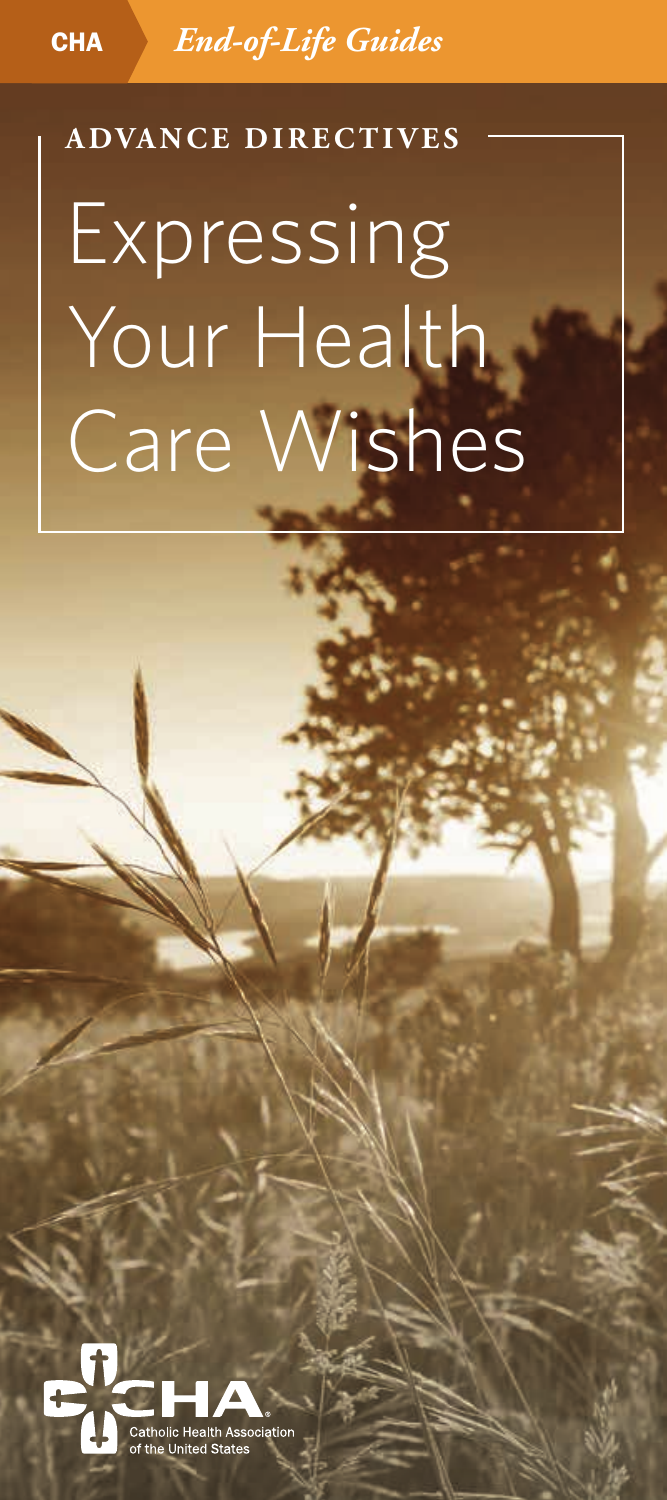Interval intervention and the calmonic medicines of the calmonic method in the calmonic method in the collaboration with  $d$  and  $d$  and  $d$  and  $d$  and  $d$  and  $d$  and  $d$  and  $d$  and  $d$  and  $d$  and  $d$  and  $d$  and  $d$  a *The Catholic Health Association has physicians, nurses, theologians and ethicists within Catholic health care. It is based on frequently asked questions to help you think about end-of-life decisions and prepare an advance health care directive. Although the guide reflects the perspective of the Catholic tradition, the information is helpful to people from any religious tradition.*



### **ADVANCE DIRECTIVES** Expressing Your Health Care Wishes

Many of us have experienced serious illness or journeyed with a family member, loved one, or friend during serious illness and eventual death. We know first-hand the anxiety, anguish, and sense of loss that mark this journey  $-$  as well as some treasured moments of grace.

Modern medical technology has given us wonderful opportunities to bring about cures, slow the process of disease, and alleviate symptoms. This same technology, however, can sometimes create difficult decisions for patients and their families when it merely prolongs the dying process, becomes burdensome to the patient and no longer provides a benefit.

These decisions become even more difficult for others if you have not expressed your wishes about the use of particular treatments and are no longer able to express your wishes on your own. In these situations, loved ones have to make decisions on your behalf without your input or guidance. Without this guidance, loved ones may disagree about what should be done, creating additional stress and conflict at an already difficult time.

Struggling with tough decisions about continued use of medical technology can also distract us from equally important issues such as attending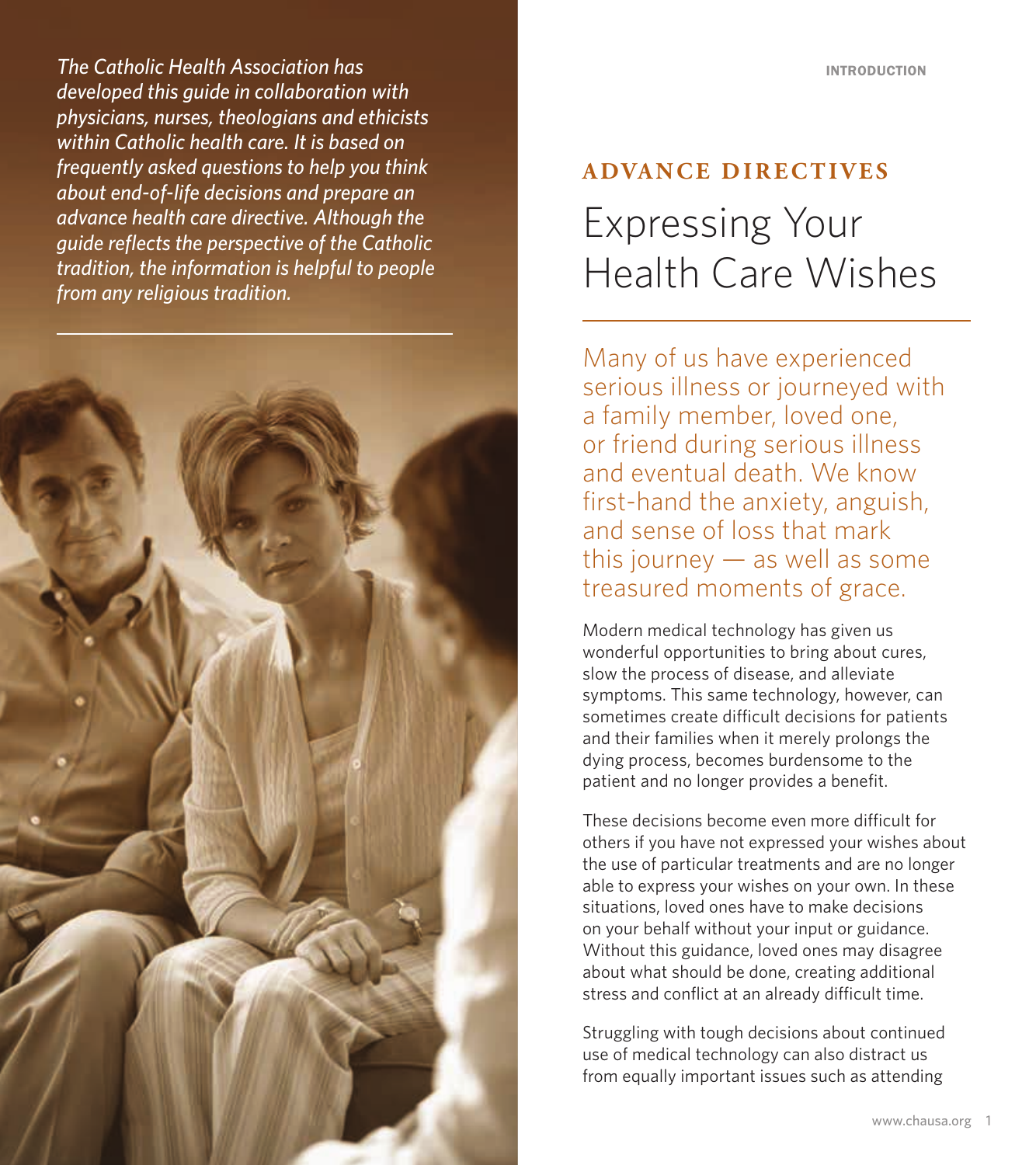to our loved one's pain, healing hurt or broken relationships, caring for the dying person's spiritual needs and eventually saying goodbye.

To help prevent such difficulties, in 1991 the U.S. Congress passed the *Patient Self-Determination Act*. The law affirms your right to make decisions about your health care, to accept or refuse medical treatment, and to complete an advance health care directive.

It also requires health care personnel to inform you about your right to make your own medical decisions, to inquire whether you have an advance health care directive, and, if not, to ask whether you want to create one. Creating an advance directive gives you an opportunity to discuss these issues with your loved ones. Too often conversations about end-of-life treatment are postponed until the patient is too sick to participate.

*You also must be prepared, for at an hour you do not expect, the son of man will come.*

> LUKE 12:40 New American Bible

Completing this document as early as possible gives you time to ask questions, get reliable information, and consider your options. And if you are completing a durable power of attorney or similar document, this also allows you the time to decide whom you want to name as an agent or "surrogate" to make decisions for you in the event that you are unable to do so. Advance directives should be reviewed as you get older and can be changed at any time, as long as you are still able to make your own decisions.



An advance health care directive can provide some peace of mind to you and your family by making it more likely that your wishes will be carried out if and when you are unable to express them yourself. *◆*

All adults should have an advance health care directive.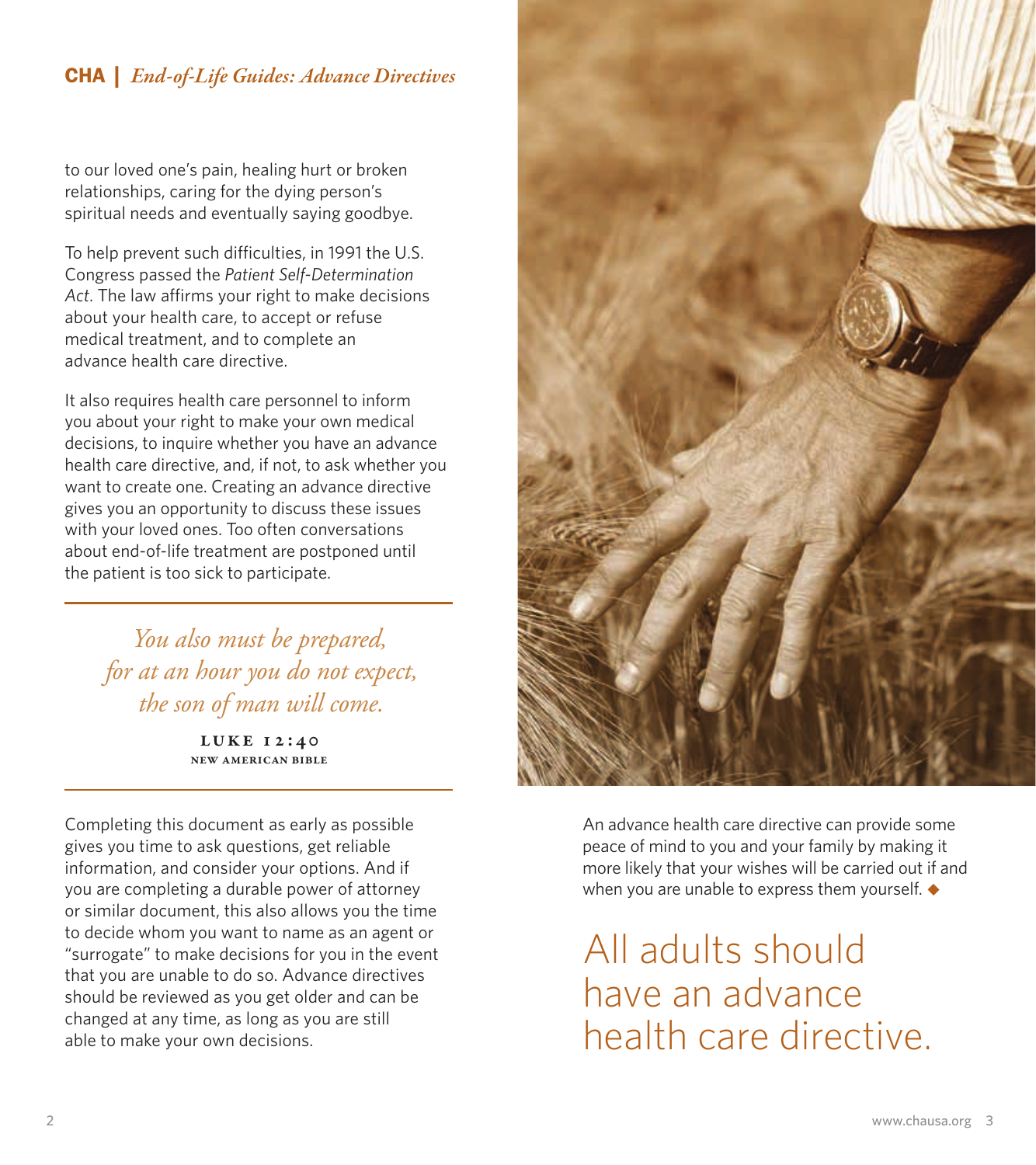**CHA** | *End-of-Life Guides: Advance Directives* 

### What is an advance health care directive?

An advance health care directive is a document that is written in advance of an illness, injury, or age-related decline in which you cannot make your treatment preferences known.

Only the person for whom the advance directive is intended is able to make an advance directive. The document provides direction regarding life-sustaining treatment if and when you are no longer able to speak for yourself, and, in the case of the durable power of attorney, allows you to indicate a specific person to make decisions when you are unable to do so yourself. Since an advance health care directive is a legal document, it needs to be signed and appropriately witnessed and/or notarized, depending upon your state's law.

### **Why should I be concerned about having an advance health care directive?**

An advance directive is a way to help your family and professional caregivers honor your choices concerning life-sustaining treatments when you are no longer able to speak for yourself. It provides you with the opportunity to give directions regarding the types of life-sustaining medical treatments you desire while you are still capable of doing so.

An advance health care directive can also help reassure your family, loved ones and health care providers that they are honoring your wishes and values. This supposes, of course, that you



have talked to your agent about your values and wishes. Preparing an advance directive gives you the opportunity to talk with your family, and especially your surrogate, about these important decisions and about how you want those decisions to be informed by your faith and your values. It offers families a chance to have an important conversation that family members may be reluctant to engage in. Simply signing an advance directive without this conversation about your values and wishes may actually cause more confusion to loved ones and care givers. *◆*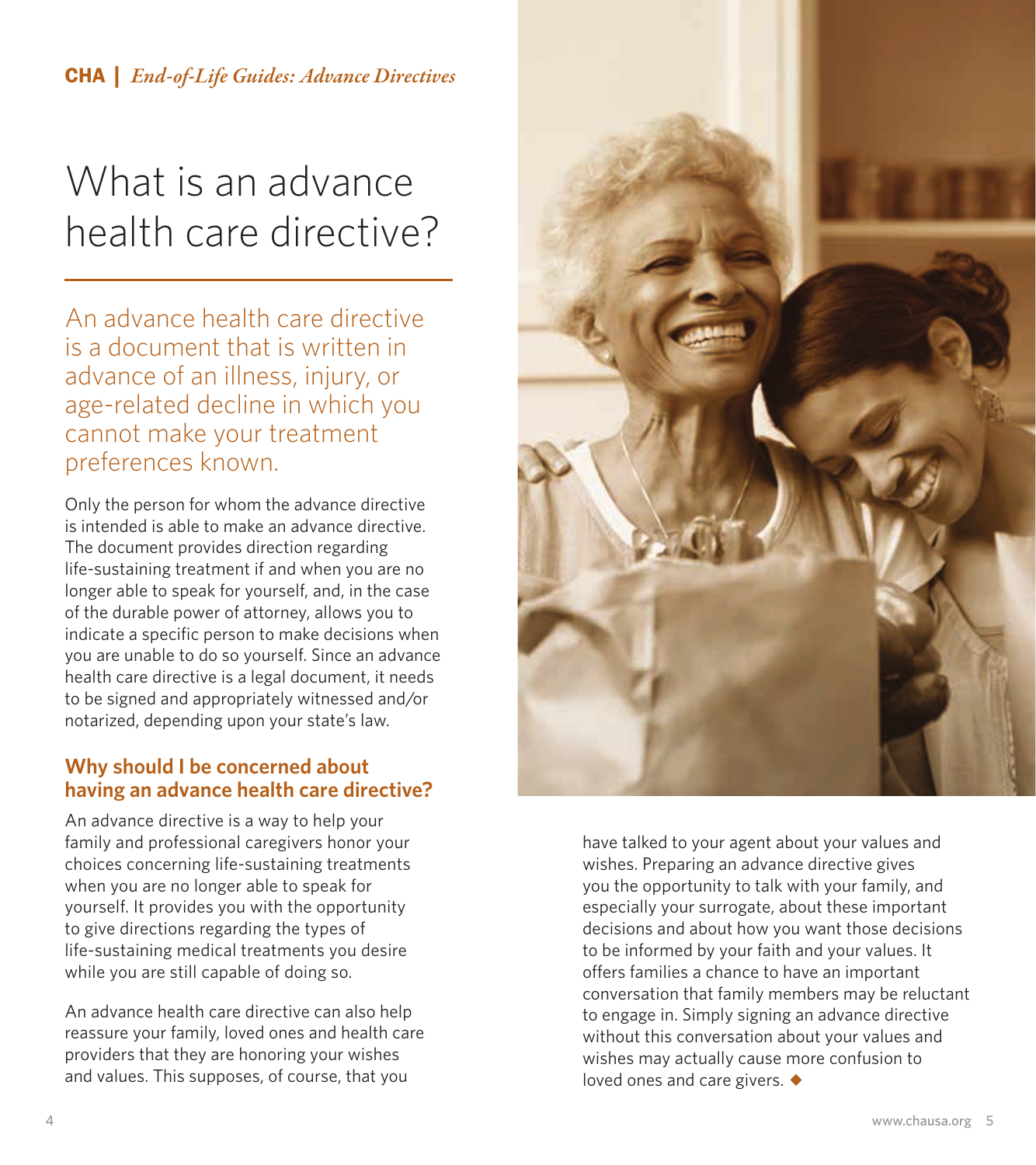### What are the different kinds of advance health care directives?

There are two basic types of advance health care directives: 1. the living will and 2. the durable power of attorney for health care. Depending upon the state, both

of these documents might be called by different names. Today they are often combined into a single document.

### **Living Will**

State legislation for the living will began in the mid-1970s. A living will is a legal, written document in which you state in advance your wishes regarding desired medical treatments in the event that you are unable to express them to your doctor or health care team. Despite the name, the living will is not really a will at all but rather a statement regarding the treatments, especially life-sustaining treatments, you want or do not want in life-threatening situations that might arise at a future time. A living will gives guidance to your family, friends, and physician regarding your values, religious and spiritual beliefs, and your health care wishes. A living will does not take effect as long as you are able to speak for yourself.

There are two related shortcomings of a living will:

**1.** When you prepare the document you are describing treatments that you are requesting or refusing without knowing what your actual medical condition will be in the future. Therefore, these statements are often rather general.

**2.** Due to the general nature of a living will, doctors often find this document, if used by itself, to be too vague regarding your wishes for medical treatment. Because of this, many states have combined the living will and the durable power of attorney for health care into a single document.

### **Durable Power of Attorney for Health Care**

For these and other reasons, state legislatures developed a second type of advance directive, **the durable power of attorney for health care**, in the 1990s. The durable power of attorney differs from the living will because it allows you to name a person who is able to make health care decisions on your behalf if you become unable to do so.

The person you select is usually called your **"agent," "health care surrogate,"** or **"proxy decision maker."** This person can accept or refuse any type of medical treatment or procedure in your name just as you would if you could make these decisions yourself. The agent is not supposed to state what treatments he or she personally prefers, but rather *what he or she believes you would choose*. For this reason, it is important that the person you select *knows your values and your health care wishes* so that he or she can make appropriate decisions in accordance with your wishes and beliefs. If you do not have an advance directive, many states prioritize by law a list of people able to make these decisions for you. *◆*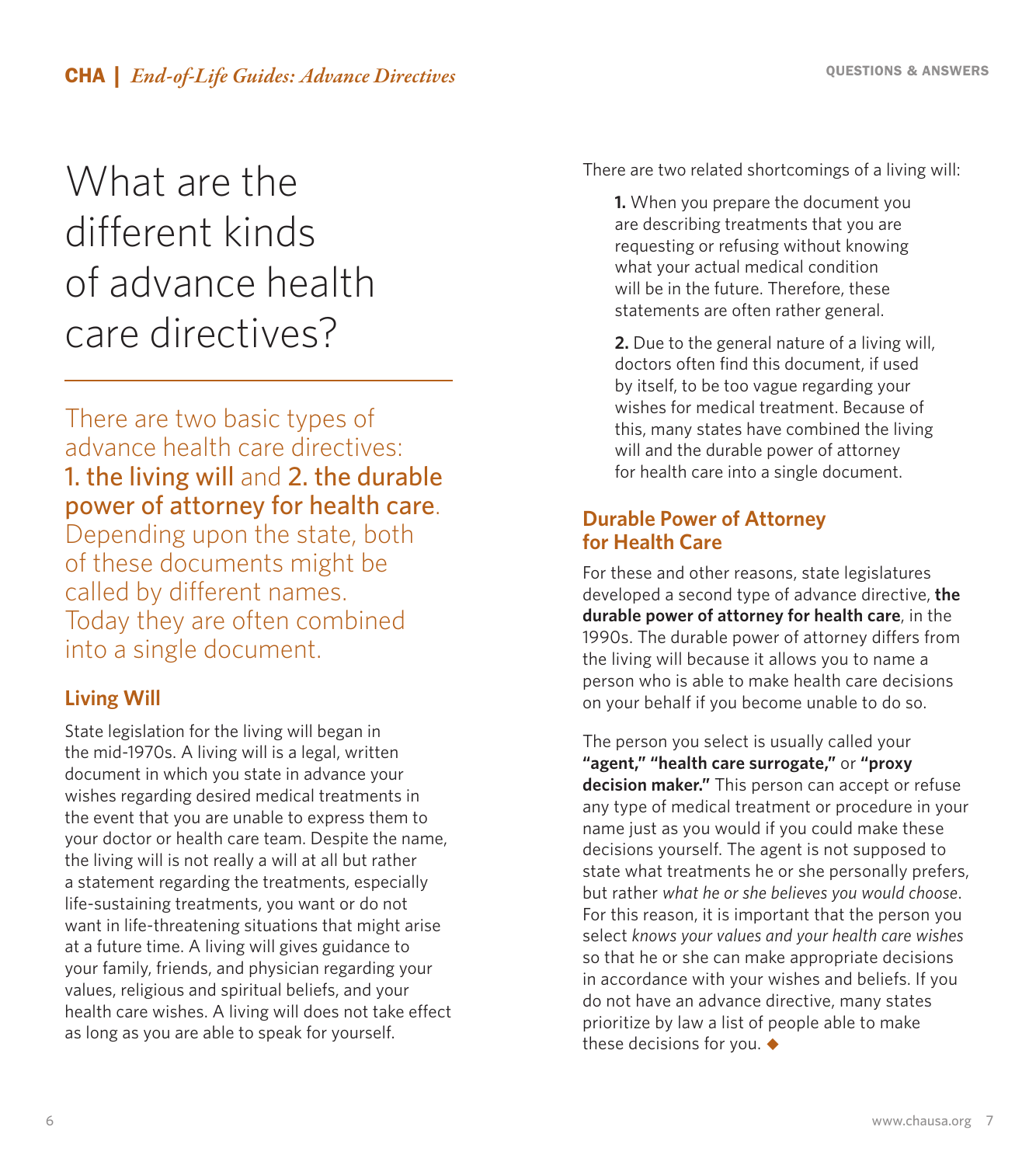### What is the position of the Catholic Church regarding advance health care directives?

The Catholic Church affirms a patient's right to make his or her own health care decisions. The Catechism of the Catholic Church explains that: "The decisions should be made by the patient if he is competent and able or, if not, by those legally entitled to act for the patient, whose reasonable will and legitimate interests must always be respected"(§2278.) One of the purposes of an advance directive, especially the durable power of attorney for health care, is to establish who is legally entitled to speak for the patient.

*He will wipe every tear from their eyes, and there shall be no more death or mourning, wailing or pain, for the old order has passed away..*

> Revelation 21:4 New American Bible

As specific laws regarding advance directives differ from state to state, the Catholic bishops of the United States have not given a general endorsement of advance directives. The United States Conference of Catholic Bishops (USCCB), however, has offered guidelines for advance directive legislation consistent with Catholic moral principles.† In addition, The *Ethical and Religious Directives for Catholic Health Care Services* (ERDs), a document issued by the USCCB that guides the practice of Catholic hospitals and other Catholic health care organizations, recognizes a person's right to execute an advance health care directive and to appoint a surrogate decision maker (Directives 24–25.) The ERDs explain that a person's advance health care directive should be followed as long as the person does not request anything contrary to Catholic Church teaching (for example, physician-assisted suicide.) Furthermore, in their 1999 pastoral message, "The Blessings of Age," the U.S. Catholic bishops encouraged people to have an advance directive, noting that **"advance directives can help your loved ones know your wishes."** *◆*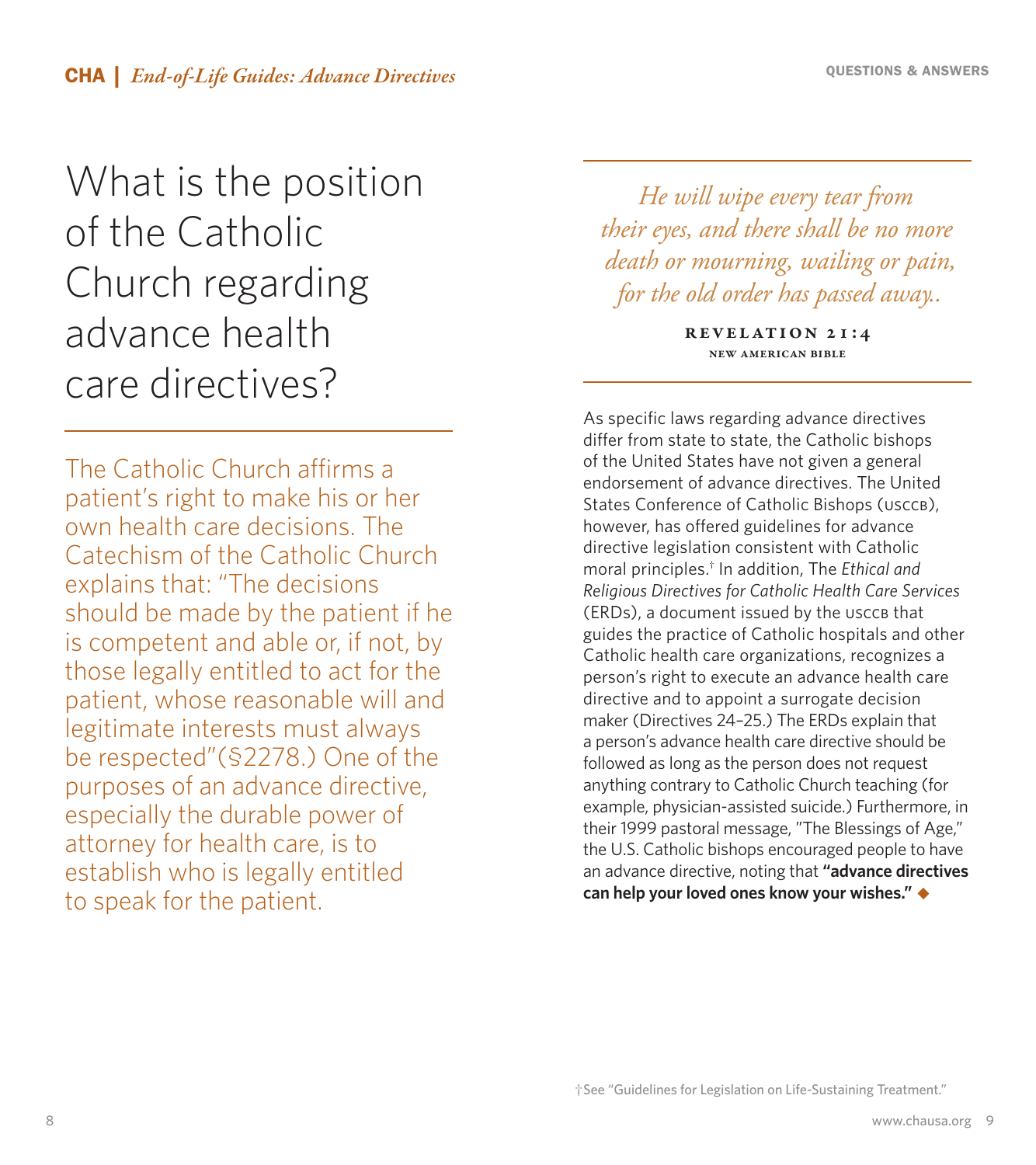How do I prepare a living will or durable power of attorney for health care? Do I need a lawyer?

### It is relatively simple to set up an advance directive.

### **1. Obtain the form.**

You can obtain a form for the living will or durable power of attorney from your state's Office of the Secretary of State, your state bar association, an attorney, the Catholic Conference of your state, or your local library. Forms are also available online. Hospitals, nursing homes, home health agencies, and hospices often have these forms readily available.

### **2. Read the form carefully.**

Contact your physician, clergy person, attorney or trusted friend if you have any questions. You do not need to engage the services of an attorney to prepare a durable power of attorney or a living will. However, each state has its own legal requirements to guarantee that the advance directive has been properly witnessed. Be sure to follow your state's requirements.

### **3. Carefully consider your wishes.**

Think about what medical treatments or interventions you want or do not want if you become seriously ill, have a medical condition or injury that requires you to be on life-support treatment for the rest of your life, are advanced



*Indeed, for your faithful, Lord, life is changed not ended, and, when this earthly dwelling turns to dust, an eternal dwelling is made ready for them in heaven.*

Preface I for the dead Roman Missal

in age, or frail. It is very important to discuss these choices with loved ones, friends, and/or other trusted individuals and to speak to your doctor about your wishes. **In addition to thinking about medical considerations, you should carefully reflect about what is important to you in life, your spiritual or religious beliefs, and the moral teachings of your religious tradition.** It may be wise to speak to a priest or clergy person as well.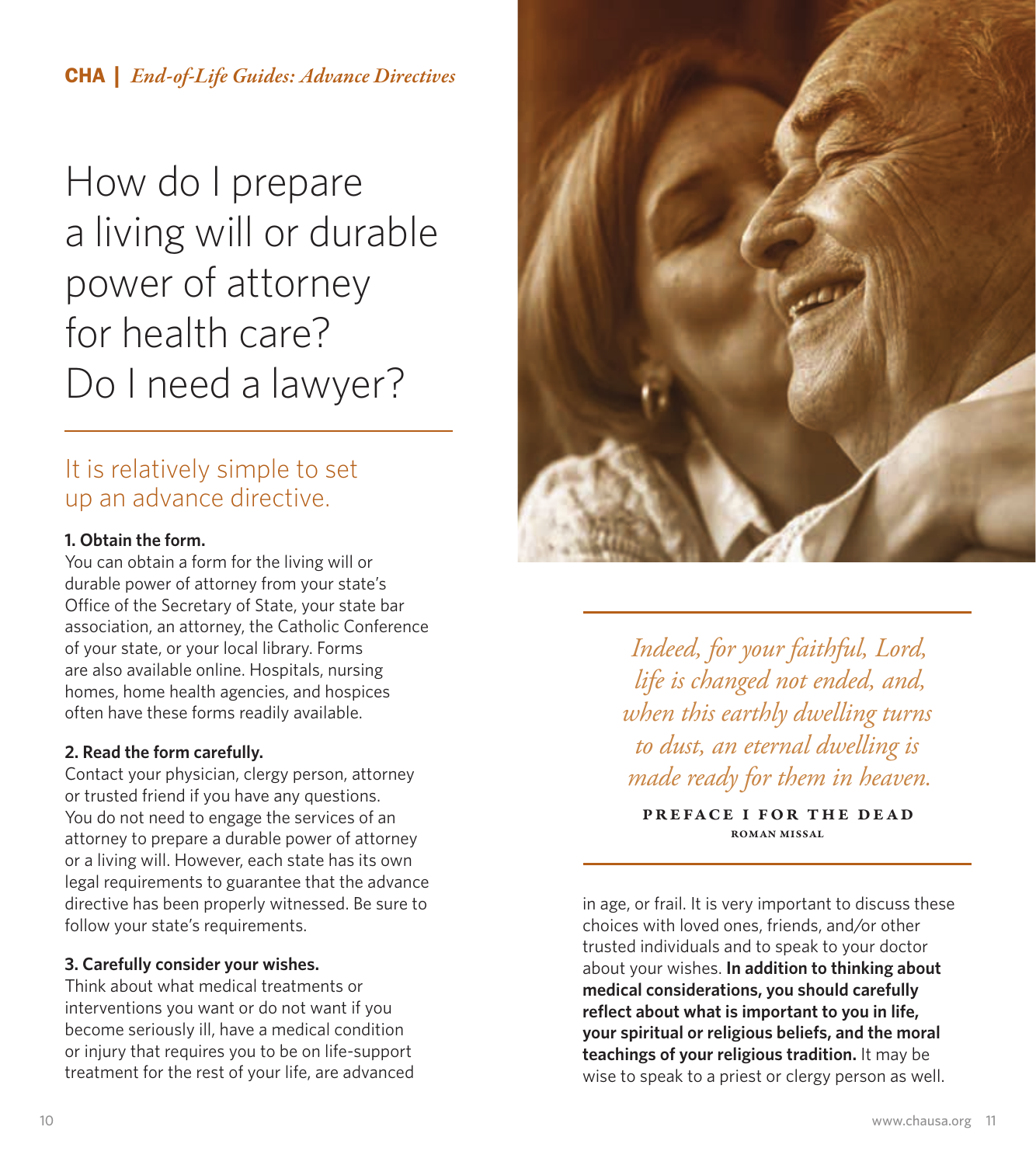

#### **4. Determine who will be your surrogate.**

If you are preparing a durable power of attorney for health care, determine who will be your agent or surrogate — the person who will speak on your behalf if you can no longer speak for yourself. Whether this is your spouse, a relative or friend, be sure that the person you select knows your values, including your religious or spiritual beliefs, and what medical treatments you desire or do not desire, so that he or she can speak about your health care decisions with medical personnel.

*Be sure to ask the person you want to name as your surrogate whether he or she is willing to act as your surrogate and carry out your treatment wishes*.

No one is required to act as an agent simply because they have been named in the durable power of attorney. It is amazing how many people do not know that they are someone's agent until they receive a phone call from the hospital asking about an important decision! Also, if you choose as your surrogate someone who is not your spouse or family member, let your family know in advance. Otherwise, this can cause serious difficulties when doctors need the surrogate to make important decisions.

#### **5. Communicate your values and choices.**

Discuss your values, beliefs, and choices with your surrogate and others who might be involved with your future medical care. Preparing an advance health care directive provides a good opportunity to talk with your family and explain your values and beliefs regarding these important decisions. The more detailed these discussions are, the better your surrogate, your family, and your doctor can know and understand your wishes — and the more likely they will be followed.

#### **6. Make copies available.**

After you have prepared your advance directive, give copies to your surrogate and your physician(s). Keep the original for yourself in an easily accessible place and inform others, especially family members, where it is kept. You should also give copies to family members, close friends, your attorney, and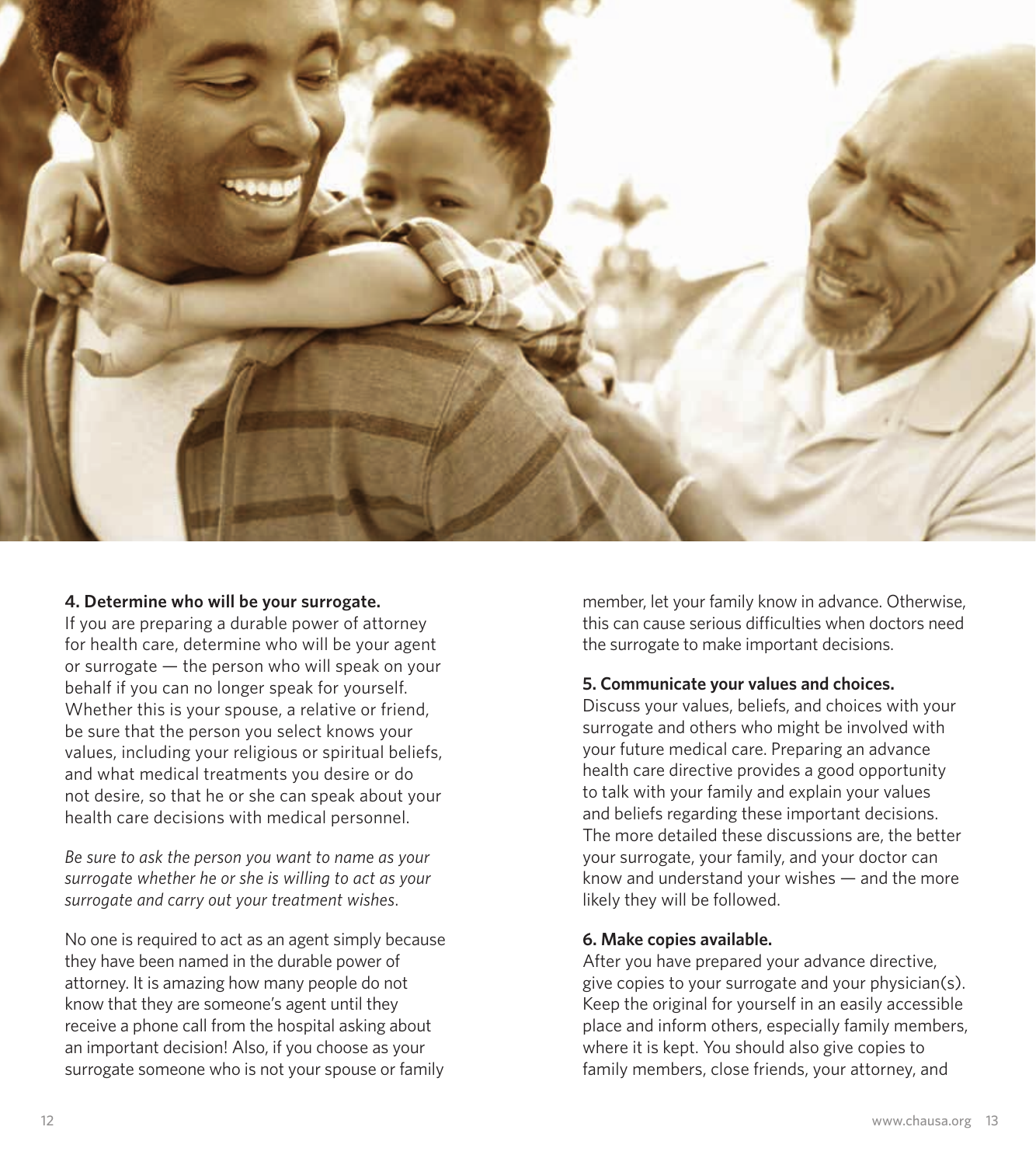*Come to me, all you who labor and are burdened, and I will give you rest. Take my yoke upon you and learn from me, for I am meek and humble of heart; and you will find rest for yourselves. For my yoke is easy, and my burden light.*

> $MATTHEW 11:28-30$ Roman Missal

possibly clergy to ensure that medical personnel will be able to get a copy of your advance directive should the need arise. Some states have registries where you may record your advance directive.

Although the focus in preparing an advance health care directive often tends to be on completing the form, the more important element is the conversations you have both in preparing the form and in expressing your values and wishes to others. These occasions provide an opportunity to speak not only about treatment preferences, but also about your personal life goals, values, beliefs, and how you want to live while dying. *◆*

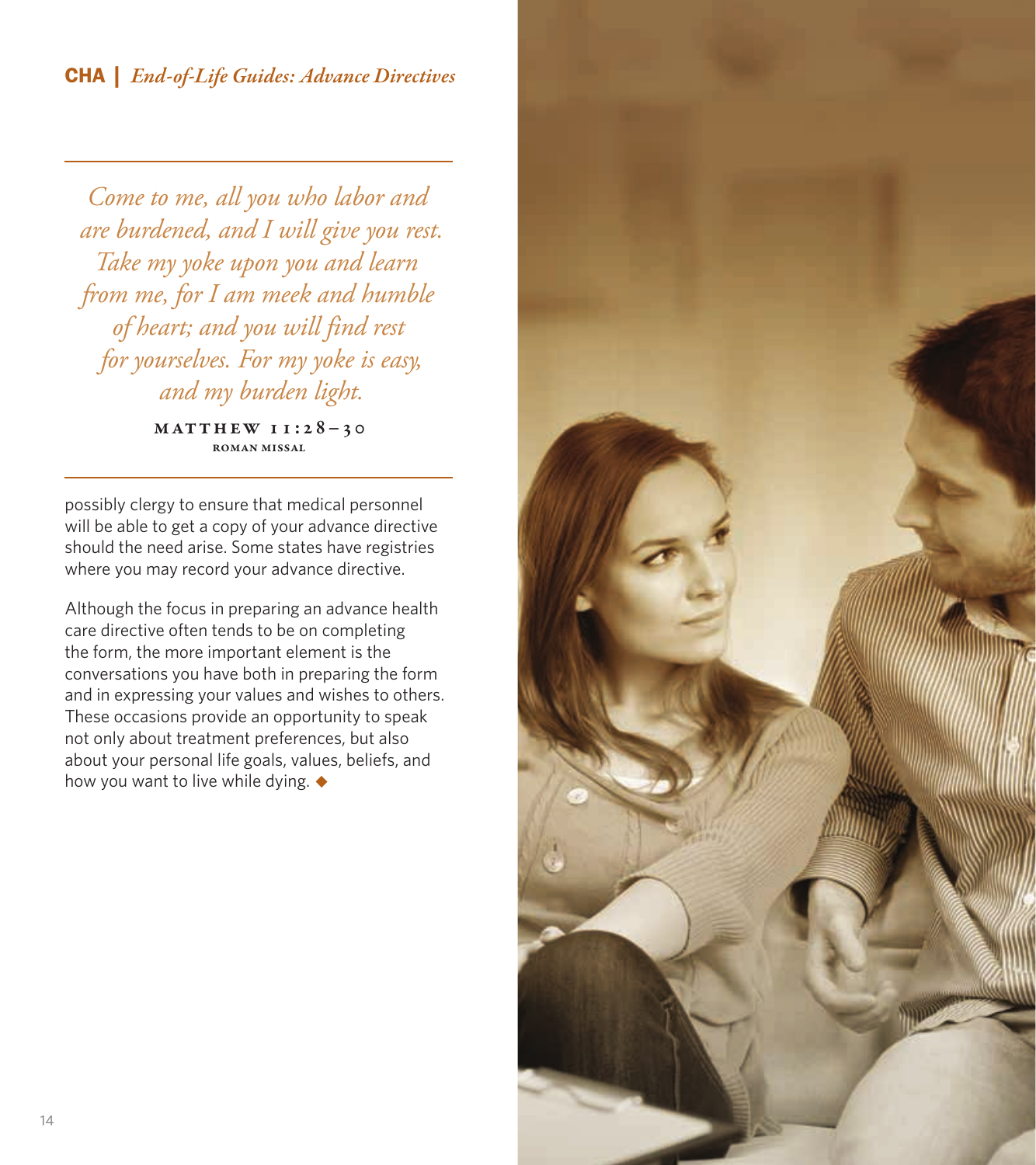What does a durable power of attorney for health care permit my agent or surrogate to do?

Generally, your health care surrogate is able to make decisions for you about accepting or refusing any medical treatment, just as you would if you were able to make the decisions yourself. This includes decisions about an autopsy, organ donation, and disposal of your body if the document provides your health care surrogate with the authority to do so.

### **Are there any limits to what a surrogate can consent to?**

Your surrogate is responsible for making health care decisions based on your expressed wishes, values, and beliefs, or, if these are unknown, what he or she believes is in your "best interest." For this reason, it is critical that you communicate your wishes and beliefs to your surrogate and provide him or her with a copy of your durable power of attorney for health care. If you wish, you may explicitly limit your surrogate's powers by specifying what he or



she can and cannot do on your behalf. However, because you do not know the precise circumstances in which your surrogate will need to make decisions, it is not wise to place too many restrictions on your surrogate. It is better to choose someone you trust, explain to him or her your values and preferences, and have confidence that your surrogate is willing and able to make the appropriate decision. *◆*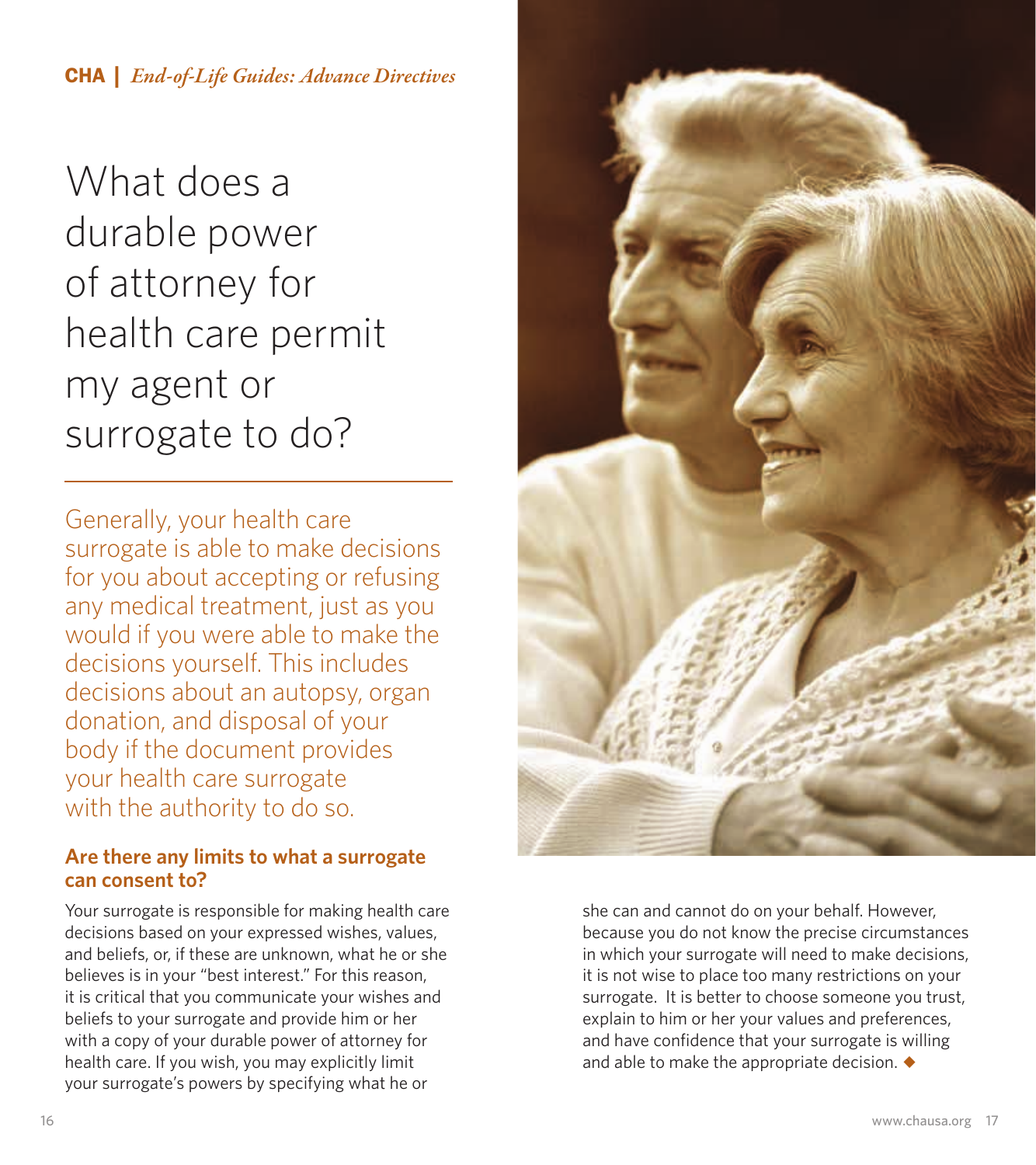## When does an advance health care directive go into effect?

An advance health care directive goes into effect when you have a life-limiting illness or are permanently unconscious and are no longer able to communicate your wishes.

### **Can my health care surrogate overrule my health care decisions?**

If you have a durable power of attorney for health care, your surrogate is permitted to make health care decisions for you only when your physician determines that you are no longer able to make your own decisions or are unable to communicate your wishes to others, unless otherwise specified in the advance directive.

### **What if I change my mind about my advance health care directive?**

Although legislation varies in different states, in general you may revoke your advance health care directive at any time by an oral or written notification to your agent or health care provider, or by simply writing VOID on your document.

You automatically revoke an earlier directive by completing a new written document, as long as you are still able to make your own decisions.

*The most recent version of your durable power of attorney for health care will supersede any earlier versions*. If you make any changes to your advance directive, be sure to inform your physician, your surrogate, your family members, and your attorney (if applicable) and provide them with copies of the new, clearly dated version.

### **Must health care providers always follow the instructions given in my advance health care directive?**

In general, health care providers should follow your advance health care directive as long as it has been properly completed according to the laws of your particular state.

However, a doctor or hospital does not have to follow an advance health care directive that is contrary to the religious and moral convictions of the health care organization. For example, a Catholic health care provider will not perform physician-assisted suicide because it is contrary to Catholic moral teaching, even in states where physician-assisted suicide is legal. A provider also does not have to follow a directive that asks for inappropriate or non-beneficial treatment that would offer little or no benefit to you.

### **Can state laws restrict what I express in my advance health care directive or on the decisions that my surrogate is able to make?**

There are differences among state laws regarding advance health care directives, but most states do have some restrictions on the choices you or your surrogate can make. It is therefore wise to check the law in your particular state. You can do this by contacting the Secretary of State's office of your state, a lawyer, your local legal aid office, the state bar association, your state Catholic conference, or your doctor or health care team. You can also find this information on the Internet. *◆*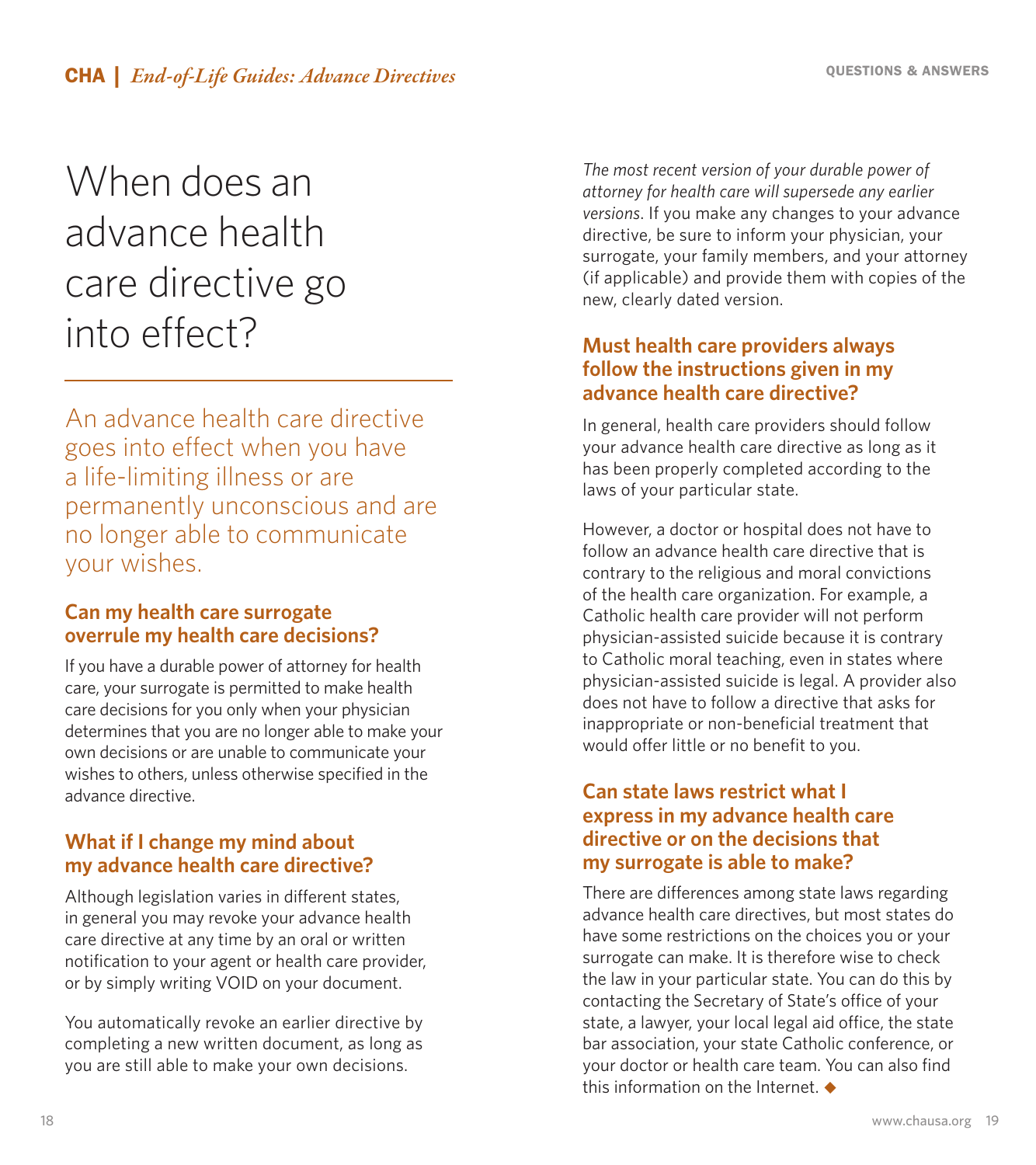When preparing an advance directive, how do I decide which medical treatments are appropriate?

There is no ready-made answer to this question that applies to all situations. However, there are some elements to keep in mind as you prepare an advance health care directive:

**1. What are your values and your philosophy of life?**  Take time to reflect on your beliefs about life, suffering, and death. From a Catholic perspective — shared by many other faith traditions — human life is a sacred gift from God. All persons, regardless of their medical or physical condition, possess inherent dignity and are worthy of respect, protection, and care.

Respect for human dignity and human life, however, does not mean that we must do everything possible to prolong physical life when death is inevitable. Catholics believe that death is a participation in the redemptive power of Christ's passion, and therefore, transformed by Christ's resurrection, it is a new beginning, a transition from this earthly life into eternal life. Situations often arise in which an intervention or procedure no longer offers real hope of benefit or imposes burdens upon a patient that outweigh the benefits.



### **2. Given your health history, what might be your future diagnosis and prognosis?**

Most often people who prepare an advance directive do not know the exact life-threatening medical situation they will face in the future. Nevertheless, it is helpful to consider what types of treatments you would want or would refuse if you are diagnosed with a life-limiting illness (an illness or disease that will eventually lead to death) or are close to death. Your decisions about treatment will vary depending on your diagnosis and whether you have a reasonable chance of recovery. It is wise, however, not to place too many limits on the options available to your surrogate. Possible treatment options that one rejects when healthy may actually be beneficial given a particular life-threatening illness.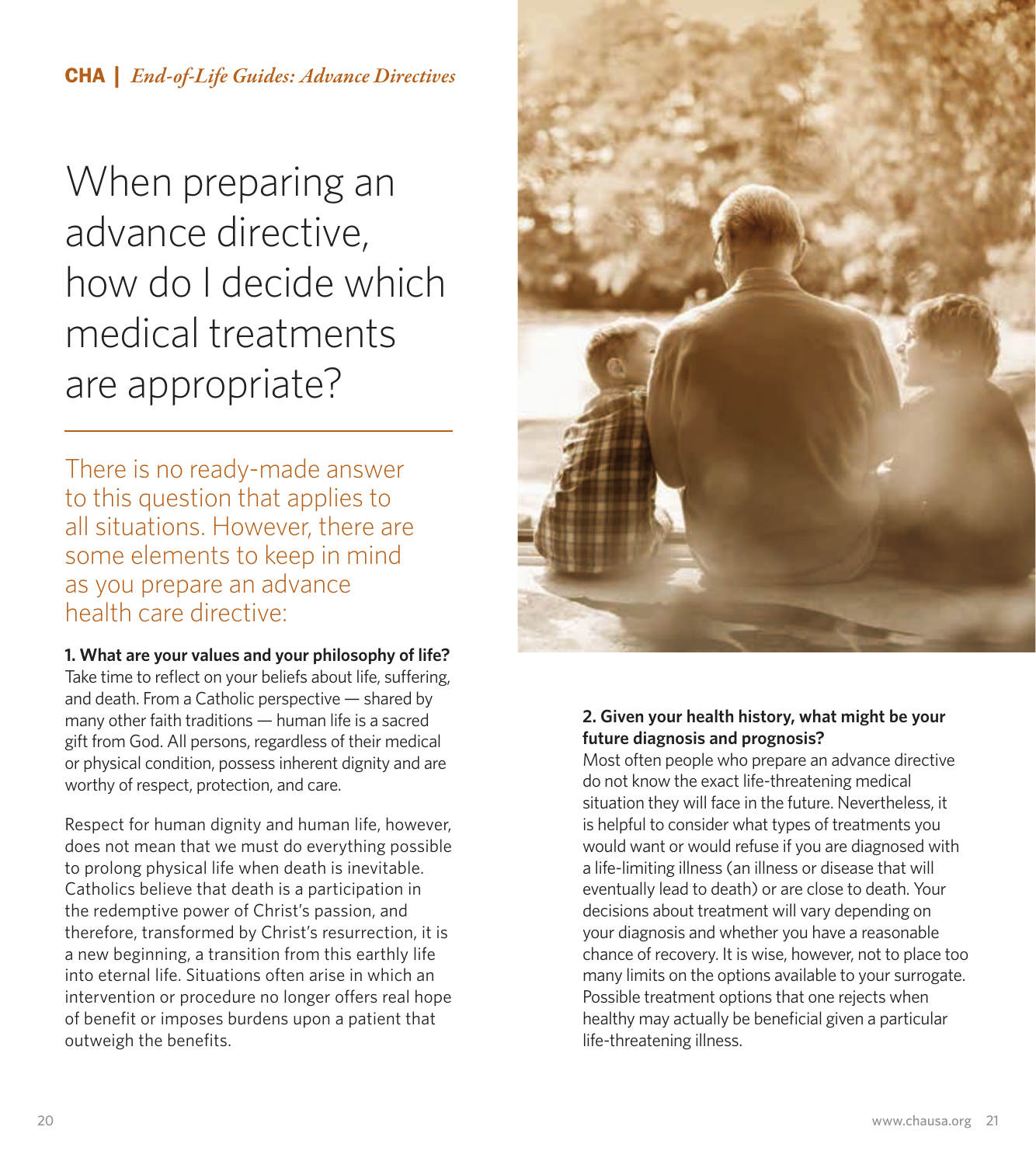Most people in the United States now die from chronic diseases that become life-limiting. These diseases have relatively predictable trajectories from onset of illness to death. If you are diagnosed with such an illness, it is important to speak to your physician regarding realistic health care options. This conversation also allows your physician to take into consideration your values and beliefs in relation to the treatment options available.

### **3. Does the end-of-life treatment offer benefit without being excessively burdensome?**

Catholic moral teaching states that all persons are obligated to use ordinary or proportionate means of preserving life. However, the term "ordinary means" is not the same as ordinary medical care. Rather it is understood in terms of whether the particular medical treatment offers a reasonable hope of benefit to the patient that outweighs the associated risks and/or burdens of the treatment. If this is the case (that is, the benefits are proportionate to the burdens), the patient should choose in favor of the treatment. However, patients may refuse a treatment if it does not offer a reasonable hope of benefit or has risks or burdens that exceed any possible benefit (that is, the burdens are disproportionate to the benefits). This is what the Catholic moral tradition calls "extraordinary" or "disproportionate" means. For example, continued chemotherapy for an incurable cancer patient may not offer any further benefit to the person and may actually impose considerable discomfort. So for this particular cancer patient, this treatment becomes "extraordinary means" even though most would consider it an "ordinary" treatment option.

The ERDs state that "the well-being of the whole person must be taken into account in deciding about any therapeutic intervention or use of technology" (Directive 33.) When assessing burdens and benefits, the Catholic tradition considers one's total well-being as a person and not just the benefits of the treatment to a particular organ. For example, a medical

intervention may replace your kidney function (e.g. dialysis) but, given your overall medical condition, may not really be a benefit to you.

As you consider benefits and burdens, it is also important to consider whether an intervention is temporary and will help restore you to health or whether it is permanent and will do little to restore you to good health or whether it may even prolong the dying process. For example, being on a machine that helps you breathe (a ventilator) for two or three days to recover from pneumonia is clearly beneficial, even though it may impose a temporary burden. Being on the same breathing machine in the final stages of lung cancer may be disproportionately burdensome and therefore "extraordinary means."

> *The Lord is good to those who trust in him, to the one that seeks him.*

LAMENTATIONS 3:25 New American Bible

In deciding which medical interventions to accept or decline, you may also want to consider the impact on you and your family emotionally, physically and financially. The *Catechism of the Catholic Church* explains that we must take reasonable care of our health, "taking into account the needs of others and the common good" (§2288.)

### **4. What health care is realistically available?**

When trying to determine which medical interventions you desire, you should also consider the availability of the desired interventions (medications, procedures, and mechanical interventions) at your local health care facility. You may also need to consider your options in light of your particular financial situation and health insurance coverage.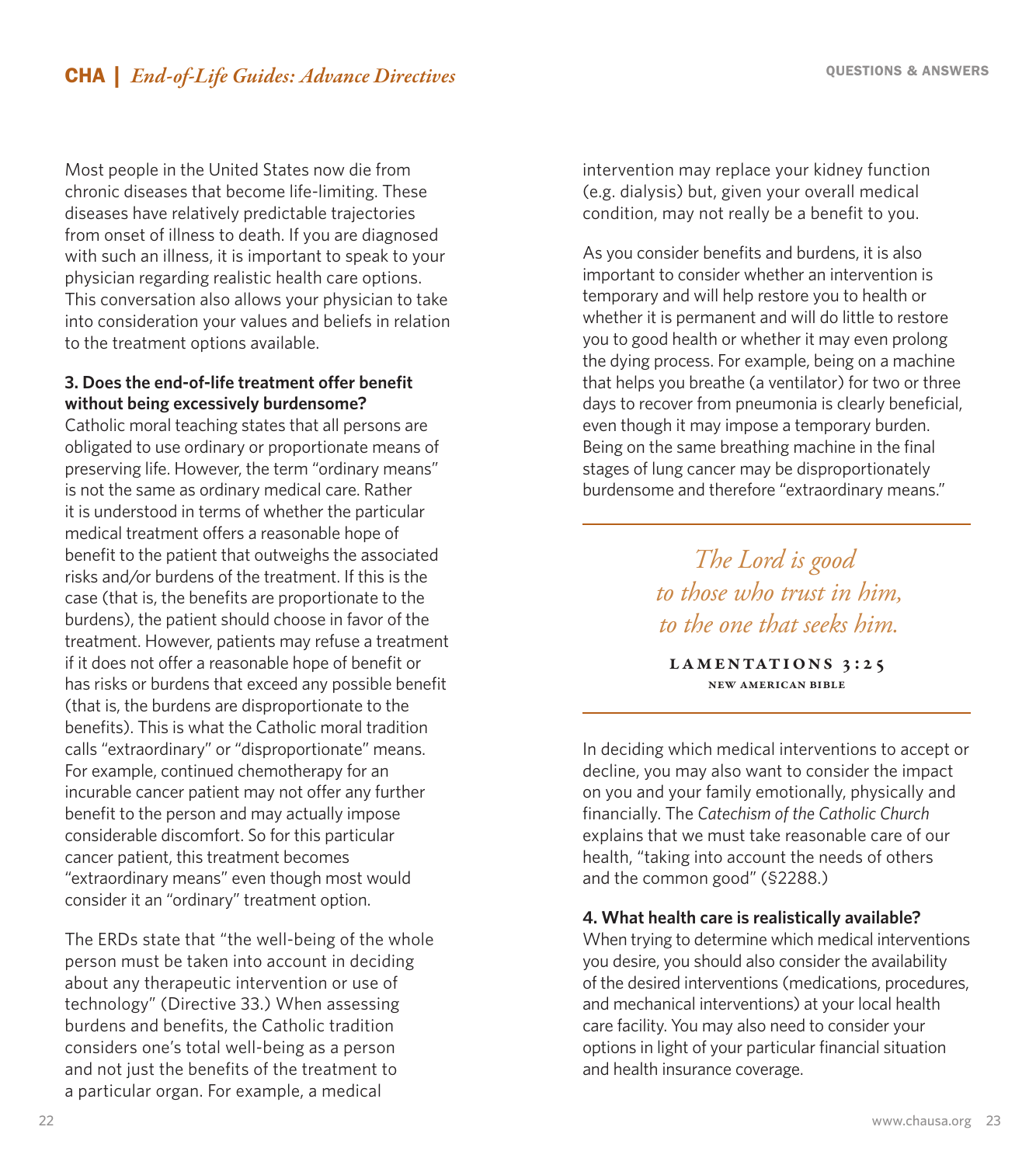

### **What guidance does the Catholic Church offer for making these decisions?†**

This guide has already referred to several principles from the Catholic moral tradition that are rooted in the Church's teaching that life is a precious gift from God. We are not owners of our lives, but caretakers. Hence, we have a duty, all things being equal, to preserve our lives and do not have unlimited power over life. For this reason, the Catholic Church holds that it is immoral to intend one's own death or that of someone else, for example by means of physician-assisted suicide.

We have already seen, however, that physicianassisted suicide and euthanasia are different from withholding or withdrawing life-sustaining treatment and other medical interventions when they no longer offer a reasonable hope of benefit or have become excessively burdensome. In these situations, there is recognition that medicine has reached its limits to cure and it is time to allow natural death, while continuing to care for the patient in other ways, such as pain and symptom relief. Such decisions should be "considered as an acceptance of the human condition, or a wish to avoid the application of a medical procedure disproportionate to the results that can be expected, or a desire not to impose excessive expense on the family or the community" (Congregation for the Doctrine of the Faith, *Declaration on Euthanasia*).

Catholic teaching recognizes that death is an inevitable part of life and is a transition to eternal life. The ultimate goal of human beings is everlasting communion with God. Death should be accepted as part of the human condition and need not be delayed by all possible means. *◆*

<sup>†</sup>A more complete description of the Catholic moral tradition regarding end-of-life decisions can be found in CHA's End-of-Life Guide, "Teachings of the Catholic Church: Caring for People at the End-of-Life."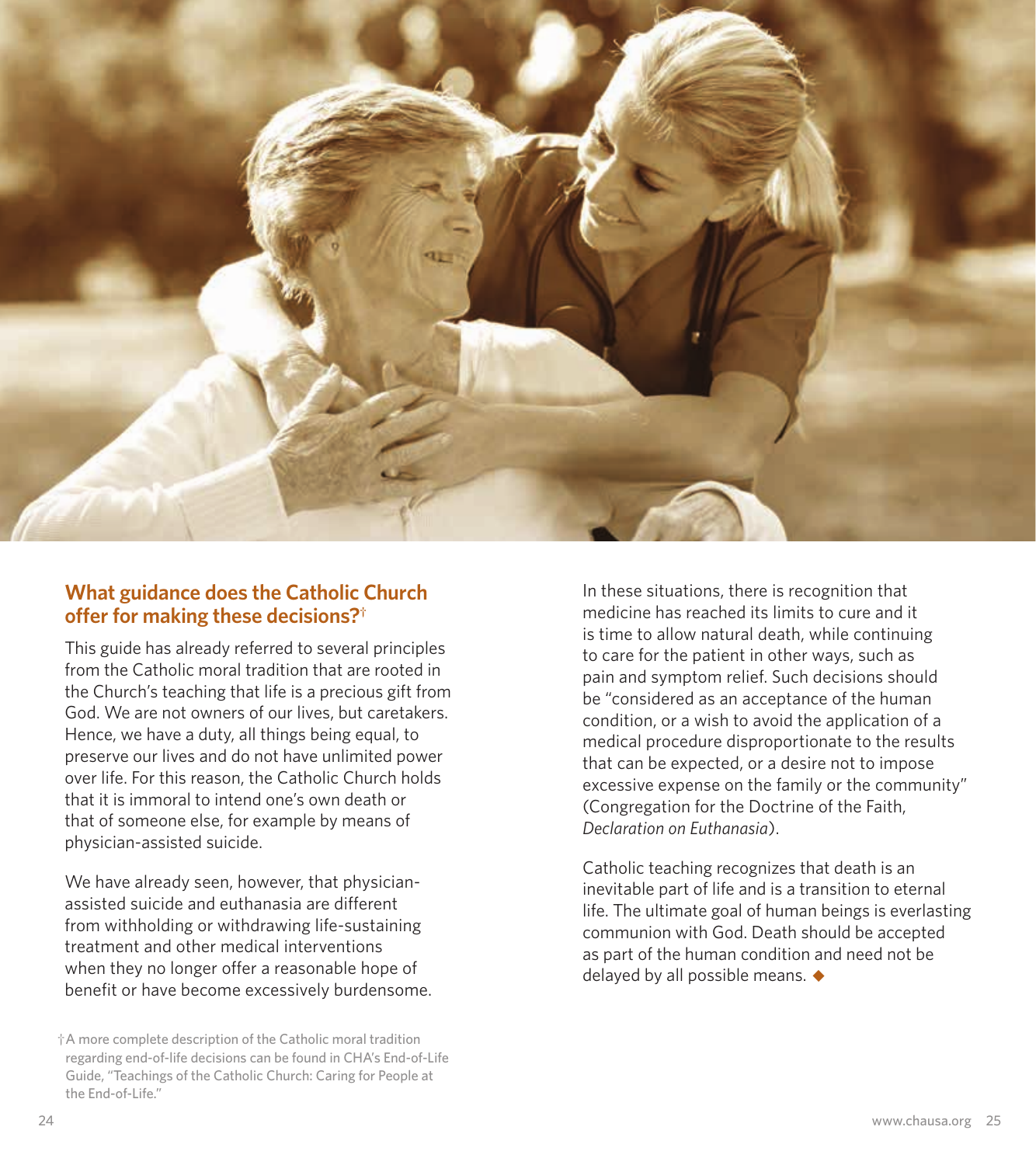Am I able to give instructions in my advance health care directive about specific medical treatments?†

You may give specific instructions in an advance directive that limit what your surrogate may do. Before giving instructions about specific medical treatments, however, it is a good idea to consult with your doctor. Rather than place a lot of restrictions on your agent, it is better to choose someone you trust, who knows your beliefs, values and preferences, and have confidence that your agent is willing and able to make the appropriate decision.

The issue of tube feeding (artificial nutrition and hydration) requires special discussion. Laws in some states do not permit removal of a feeding tube unless the person has explicitly given his or her surrogate permission to do so. If you feel strongly about the use of a feeding tube when it is merely

prolonging your death or when the burdens of its use outweigh the benefits to you, you should state your wishes about this in your advance health care directive.

Decisions to discontinue tube feeding should not be made on the basis of a belief that the person's life has no value or to hasten the patient's death but based on the burdens and benefits the treatment offers. Catholics may want to discuss this treatment with a priest or spiritual adviser who is familiar with recent church teaching.

### **What about physician orders for life-sustaining treatment?**

POLST (Physician Order for Life-Sustaining Treatment) is a document, written and signed by a doctor or other medical professional, which translates a patient's treatment plan into a medical order that can be used in all health care settings. The document is available in many, though not all, states. Some states may use a different name for the document. MOLST, COLST, MOST and POST are the most common, but your state may use a different title. Specific state laws govern how the document can be used, but the goal of POLST is to provide an active treatment plan for a patient who has serious advanced illness or frailty.

### **Is this form a type of advance directive?**

POLST is not an advance directive. Advance directives are legal documents in which a patient communicates preferences for future treatments. POLST is a medical order in which a doctor or other medical professional prescribes a current plan of care in a standardized way. POLST is intended for those patients with serious advanced, progressive illness and/or frailty and not for all adults. POLST can be based on an advance directive, but it functions as a stand-alone document.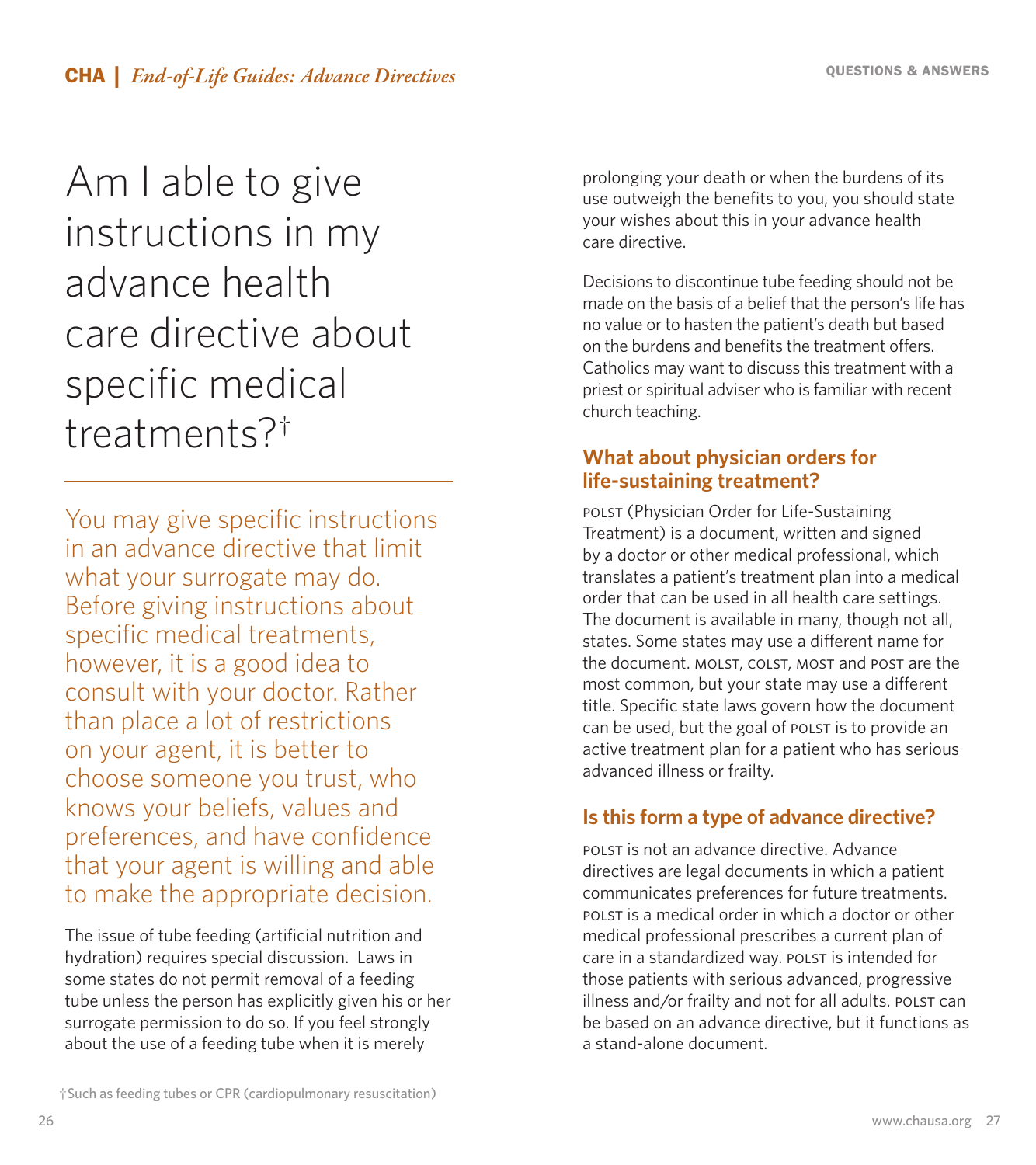### **What does the Catholic Church say about POLST?**

POLST and the shared decision making used to complete the document are consistent with Catholic moral teaching. Like advance directives, POLST is a tool that may be used well or poorly, for good or for ill. There is nothing inherent in POLST that is inconsistent with Catholic morality. It is the way in which the document is used and the actual choices made that are beneficial or problematic from the point of view of the Catholic moral tradition. The range of answers in most POLST forms — and the character of the advance care planning given in Catholic health care facilities — usually allows patients to make choices consistent with Catholic moral teaching.

*What then shall we say to this? If God is for us, who can be against us? He who did not spare his own Son but handed him over for us all, how will he also not give us everything else along with him?*

> ROMANS  $8:31-32$ New American Bible

Although some bishops and Catholic conferences have supported their state's version of POLST and some have voiced opposition to POLST as developed in their particular states, most bishops in the U.S. have neither endorsed POLST nor opposed it. *◆*

### **CHA** | *End-of-Life Guides: Advance Directives* For more information:

*This is one of a series of publications from the Catholic Health Association to help patients, families and caregivers with decisions about end-of-life care. We invite you view the accompanying guides for additional assistance. These and other resources are available to order or download at* **www.chausa.org.**